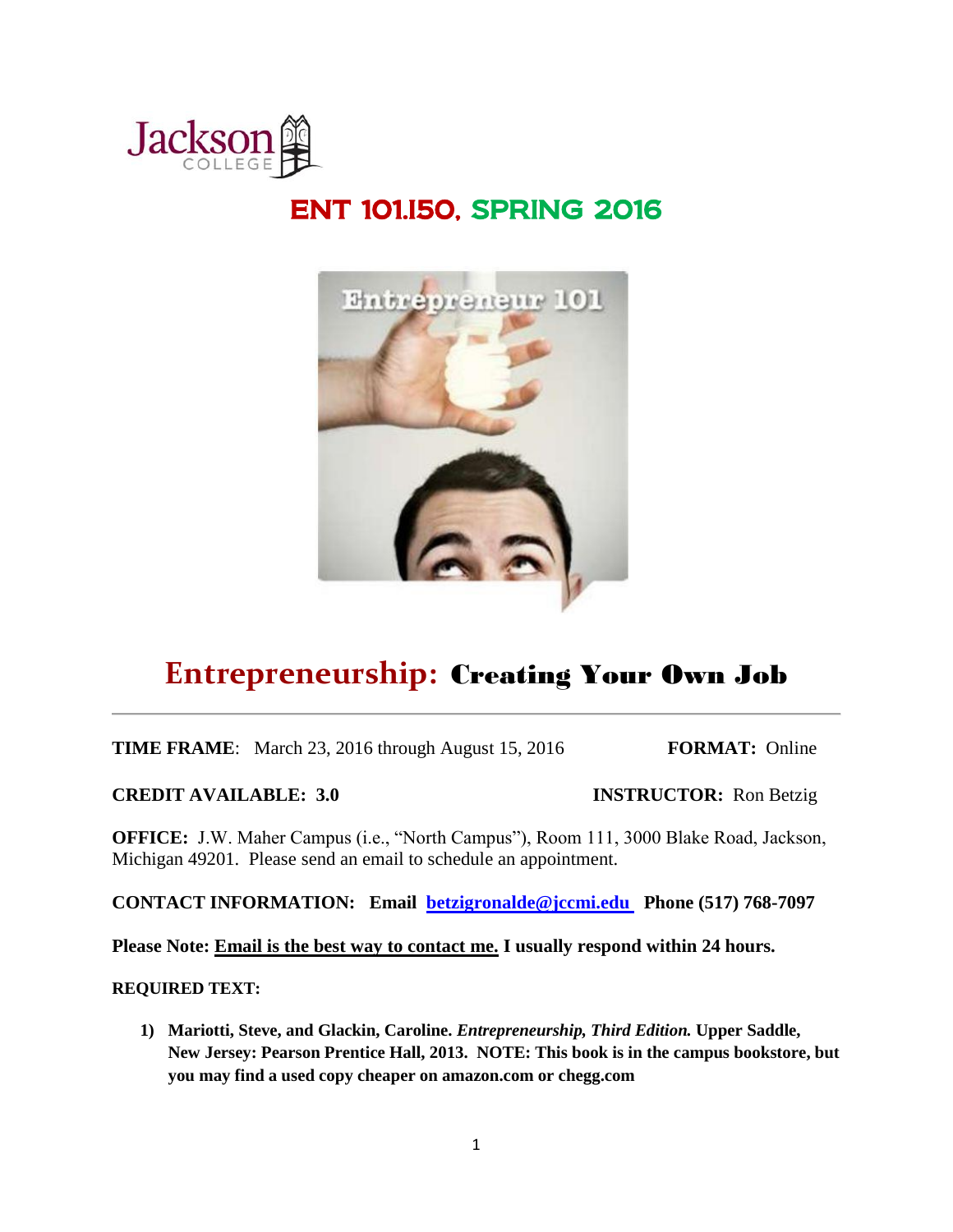### **READING LIST (You don't have to read all of these books, but they are good references):**

Abraham, Joe. *Entrepreneurial DNA: The Breakthrough Discovery that Aligns Your Business to Your Unique Strengths*. McGraw-Hill, 2011. ISBN: 9780071754514.

Christensen, Clayton M., Allworth, James, & Dillon, Karen. *How Will You Measure Your Life?* HarperCollins, 2012. ISBN: 9780062102416.

Collins, Jim, and Hansen, Morten T. *Great by Choice*. HarperCollins, 2011. ISBN: 9780062120991.

Collins, Jim. *Good to Great*. HarperCollins, 2001. ISBN: 0066620996.

Collins, Jim. *How the Mighty Fall*. HarperCollins, 2009. ISBN-10: 0977326411*;* ISBN-13: 978- 0977326419.

Dyer, Jeff, Gergersen, Hal, and Christensen, Clayton M. *The Innovator's DNA: Mastering the Five Skills of Disruptive Innovators.* Harvard Business School Publishing, 2011. ISBN: 9781422134818.

Kawasaki, Guy. *The Art of the Start 2.0: The Time-Tested, Battle Hardened Guide for Anyone Starting Anything.* Penguin Group, 2015. ISBN: 978-0-698-19363-5

Krzyzewski, Mike. *Beyond Basketball: Coach K's Keywords for Success*. Warner Books, 2006. ISBN-13: 9780446580496.

Lencioni, Patrick. *The Advantage: Why Organizational Health Trumps Everything Else in Business.* Jossey-Bass, 2012. ISBN: 9780470941522.

Lencioni, Patrick. *The Five Dysfunctions of a Team: A Leadership Fable.* Jossey-Bass, 2002. ISBN: 0787960756.

Mycoskie, Blake. *Start Something That Matters*. Spiegel & Grau, 2012. ISBN 978-0-8129-8144-5.

Phillips, Donald T. *Lincoln on Leadership.* Warner Books, 1992. ISBN: 0-446-39459-9.

Ries, Eric. *The Lean Startup: How Today's Entrepreneurs Use Continuous Innovation to Create Radically Successful Businesses.* Crown Business, 2011. ISBN: 9780307887894.

Sheridan, Richard. *Joy, Inc.: How We Built a Workplace People Love*. Penguin Group, 2013. ISBN: 978-0-689-15170-3.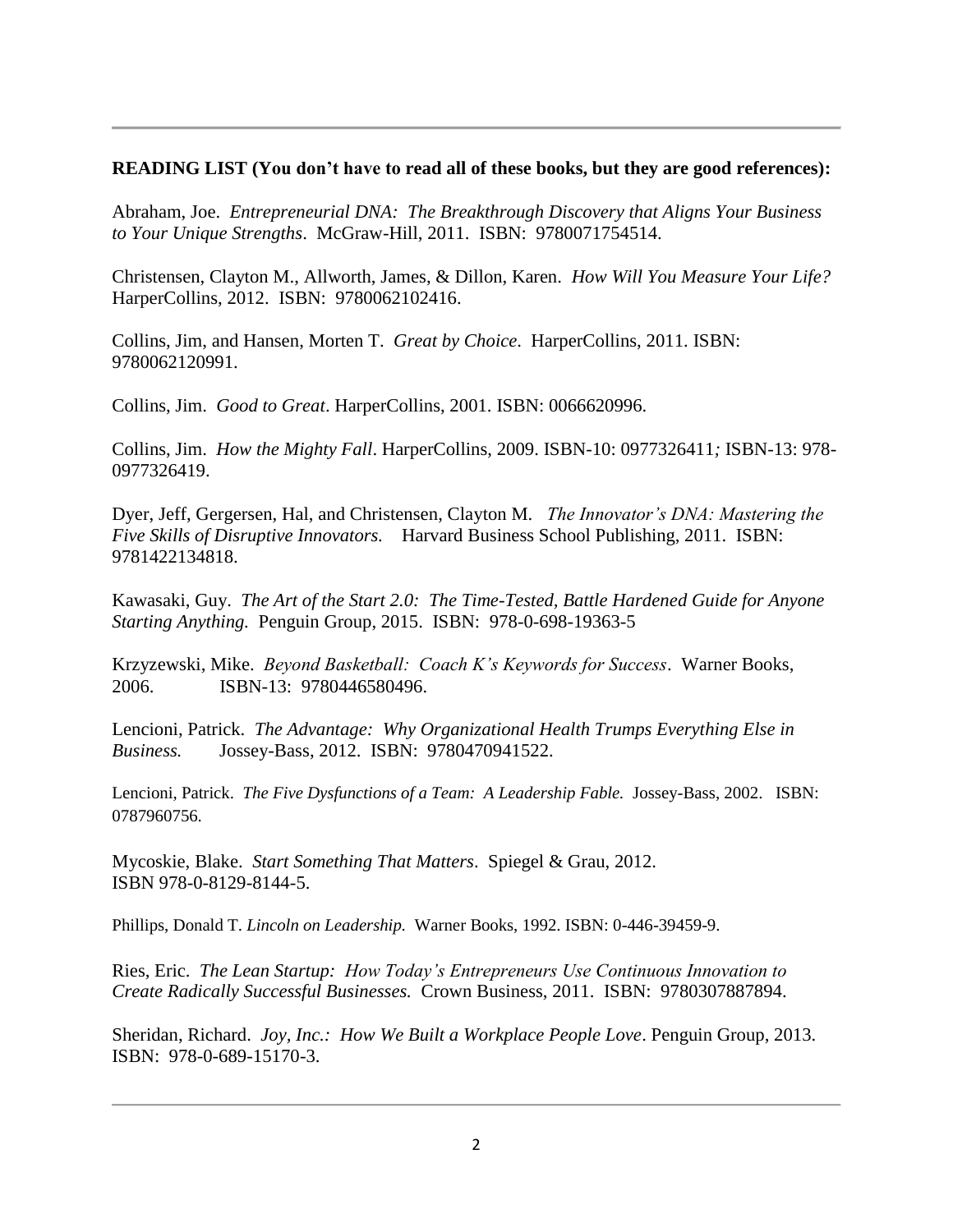#### **COURSE DESCRIPTION:**

There will be only one constant throughout your career…that constant is change. Entire industries are rising and falling, and hard-working people often are finding themselves looking for a job. This course provides you with the foundation to design your own job, whether in the context of an existing organization (as an "intrapreneur") or by starting a new enterprise (as an "entrepreneur"). In this course you will develop skills for matching your strengths and passions with an entrepreneurial idea that fits you well, so that both you and your clients will benefit.

### **COURSE STRUCTURE:**

A *variety of methods* will be used to enhance your understanding of entrepreneurship. Successful and aspiring entrepreneurs will share words of wisdom by way of video. Assigned readings will provide you with a detailed introduction to several essential aspects of entrepreneurship, and you will be able delve deeply into the content of at least one entrepreneurial publication, sharing your thoughts with your classmates. Concepts from the readings and videos will be discussed in the online forums, and short assignments will apply the concepts to your particular situation. *As with any business, growth and synergies are most effectively achieved when all members are actively contributing.* Assignments, quizzes, and forums will be graded, as described below.

### **COURSE OBJECTIVES:**

Jackson College has established a set of Associated Degree Outcomes (ADOs) to be achieved by every student. ENT 101 will specifically address ADO #8: personal and ethical responsibility. During this course students will identify personal and ethical responsibilities, including their roles as entrepreneurs who contribute to society.

#### **EXPECTATIONS OF THE INSTRUCTOR:**

1. Provide a lively and useful learning experience. For this to happen, I encourage you to give me honest, respectful feedback at appropriate times regarding what is working for you and what I (we) need to do differently.

2. Thoroughly prepare the course material; pose and answer relevant questions related to that material.

- 3. Give helpful feedback on your assignments.
- 4. Maintain a dialog with students in the online format, but not respond to every posting in this format.
- 5. Answer additional questions you may have, either through email dialogue or meeting face to face.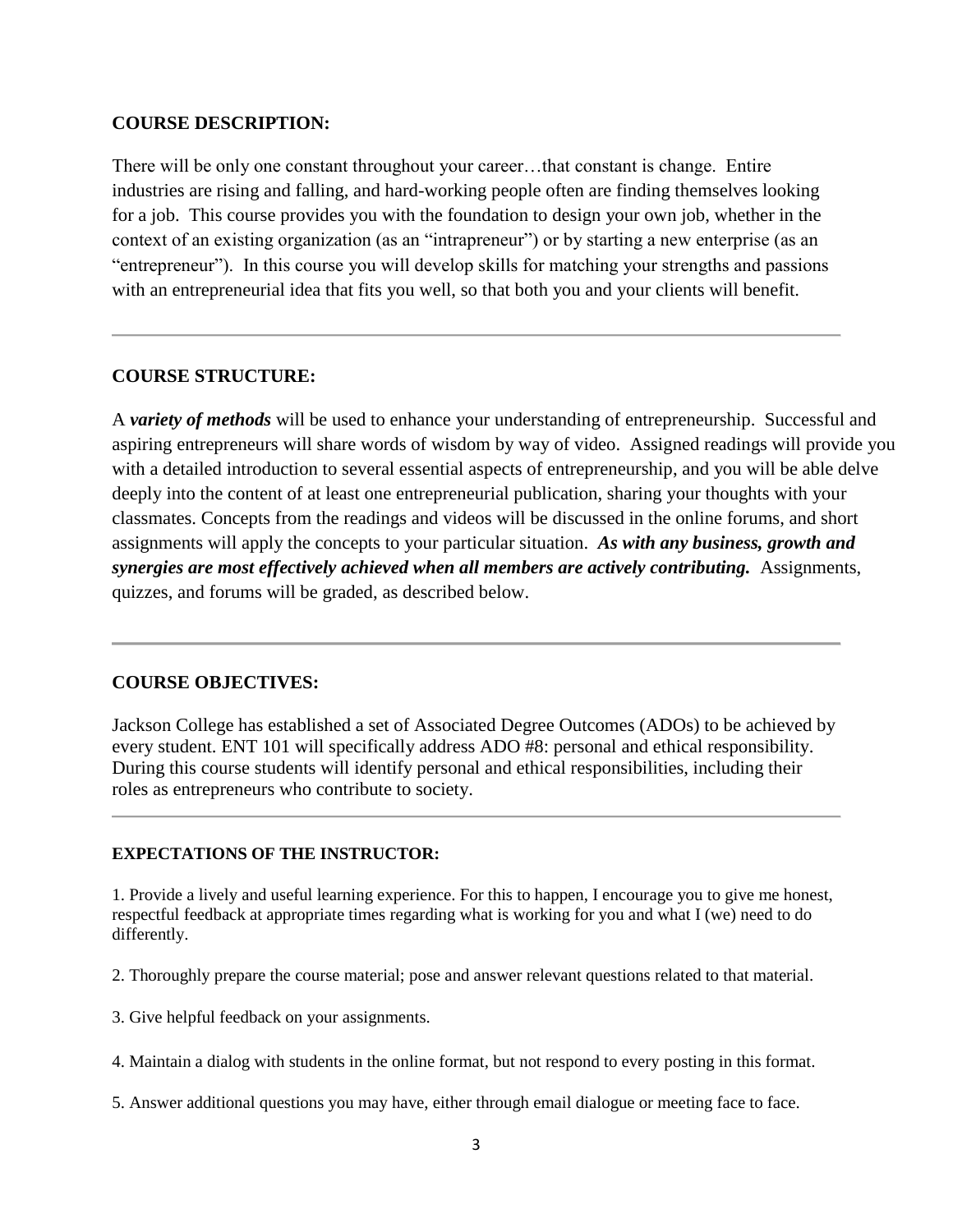#### **EXPECTATIONS OF THE STUDENT:**

- 1. Carefully study the required reading and electronic resources.
- 2. Participate actively in the online forums, and treat others with respect…even when you disagree with some of the opinions expressed. I'm happy to report that we've had some interesting disagreements in previous forums, but no one has ever made disrespectful remarks.
- 3. Turn in the written work (e.g., assignments, quizzes, and forums) on time. NO LATE WORK WILL BE ACCEPTED. All work must be submitted online through the JetNet Course Management System. Be sure to read the instructions for each piece of online work to determine the requirements and specific due dates. NOTE: In the online forums, often there will be more than one due date: usually your initial posting will be due several days before the forum closes, so that your classmates will have time to write substantive comments on your posting.
- 4. Establish reliable access to a computer with internet connection. The library in Atkinson Hall on the Jackson Campus and the computer labs in the other JC campuses have these available for you during certain hours of the day.

## **EVALUATION:**

Your final grade will be composed of the following elements, weighted as shown below:

Assignments 40%

Participation in Forums 40%

Quizzes 20%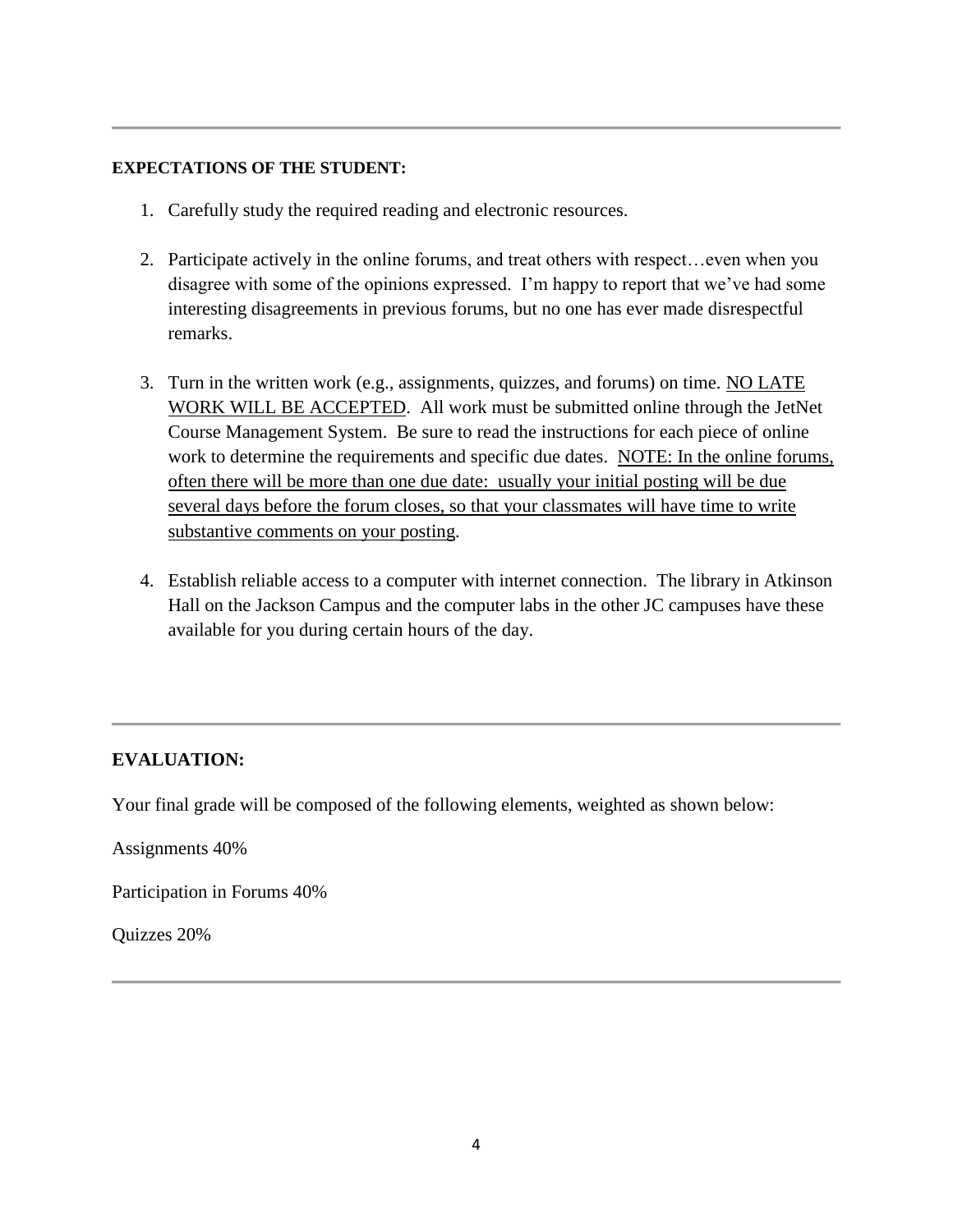**GRADING:** Final grades will be assigned according to the following scale:

92 to  $100\% = 4.0$ 88 to  $91\% = 3.5$ 84 to  $87\% = 3.0$ 80 to  $83\% = 2.5$ 76 to  $79\% = 2.0$ 72 to  $75\% = 1.5$ 68 to  $71\% = 1.0$ 64 to  $67\% = 0.5$  $00 - 63\% = 0.0$ 

Please note that the above figures are thresholds; for example, a percentage of 75.9% is below the threshold of 76% and therefore receives the grade 1.5.

# **SPECIAL POLICIES**

**ACADEMIC HONESTY**: In accordance with Jackson College policy, academic honesty is expected from all students; this includes the expectation that all students will produce their own work and not represent others' work as their own. A failing grade in this course is one of many possible consequences of academic dishonesty.

**WITHDRAWAL DEADLINE**: If you do not wish to receive a grade for this course, you must withdraw before the date printed on the college website.

**INCOMPLETES** will be given only in accordance with Jackson College policy. Please note that incompletes are very rare and that the determination of whether an incomplete will be given is the instructor's decision.

**JC TECHNOLOGY:** If you have trouble with your JC login or other computer issues, please contact the JC Solution Center at 517-796-8539 or [jccsolutioncenter@jccmi.edu.](jccsolutioncenter@jccmi.edu) When e-mailing your instructor [\(betzigronalde@jccmi.edu\)](betzigronalde@jccmi.edu), please use your JC email account and include the course number in the subject line. Always save your work and have a back-up plan. Feel free to ask questions at any time.